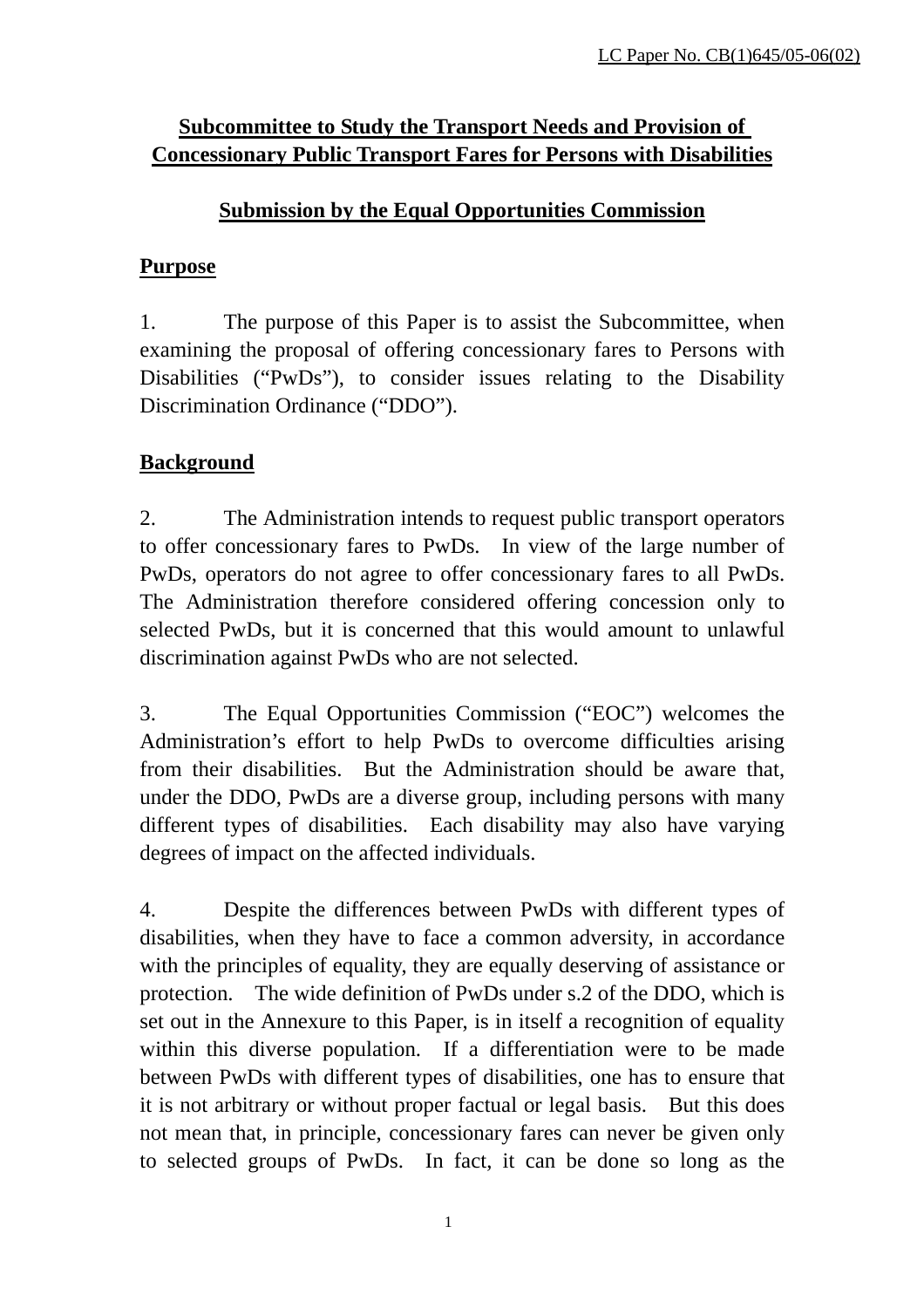selection is consistent with the principles of equality as implemented by the DDO.

5. The following contents are designed to highlight the issues one should bear in mind when drawing up a scheme consistent with the principles of equality.

# **Identification of the target difficulty and the relevant circumstances**

6. The purpose of offering concessionary fares is clearly to help PwDs overcome difficulties arising from disabilities. These difficulties are different in nature. Some of them relate to the accessibility of transport facilities, some relate to low income problems caused by disabilities, while some relate to a somewhat less well-defined concept of social integration.

7. In order to observe the principles of equality, the Administration should first clearly identify what is in fact the target difficulty intended to be addressed. The circumstance(s) relevant to this difficulty is the circumstance(s) relevant to concessionary fares, or in other words, the circumstance(s) which entitle PwDs to enjoy the concession.

8. PwDs with different types of disabilities may nevertheless have to face the same or similar difficulty. It is not appropriate for the Administration to just assume that certain difficulties are only confined to PwDs with certain types of disabilities. For example, if the target difficulty of the scheme were low income caused by disabilities, clearly PwDs facing this difficulty are not confined only to those with certain types of disabilities, say, the mentally handicapped, but may include PwDs with many other types of disabilities, say, chronic illness patients…etc.

9. Depending on what is the target difficulty of the scheme, PwDs with different types of disabilities may all have to face the same or similar difficulty. So long as this is the case, they all have circumstances relevant to concessionary fares and they are all PwDs relevant to the scheme. In accordance with the principles of equality, as implemented by the DDO, the scheme should give them assistance equally.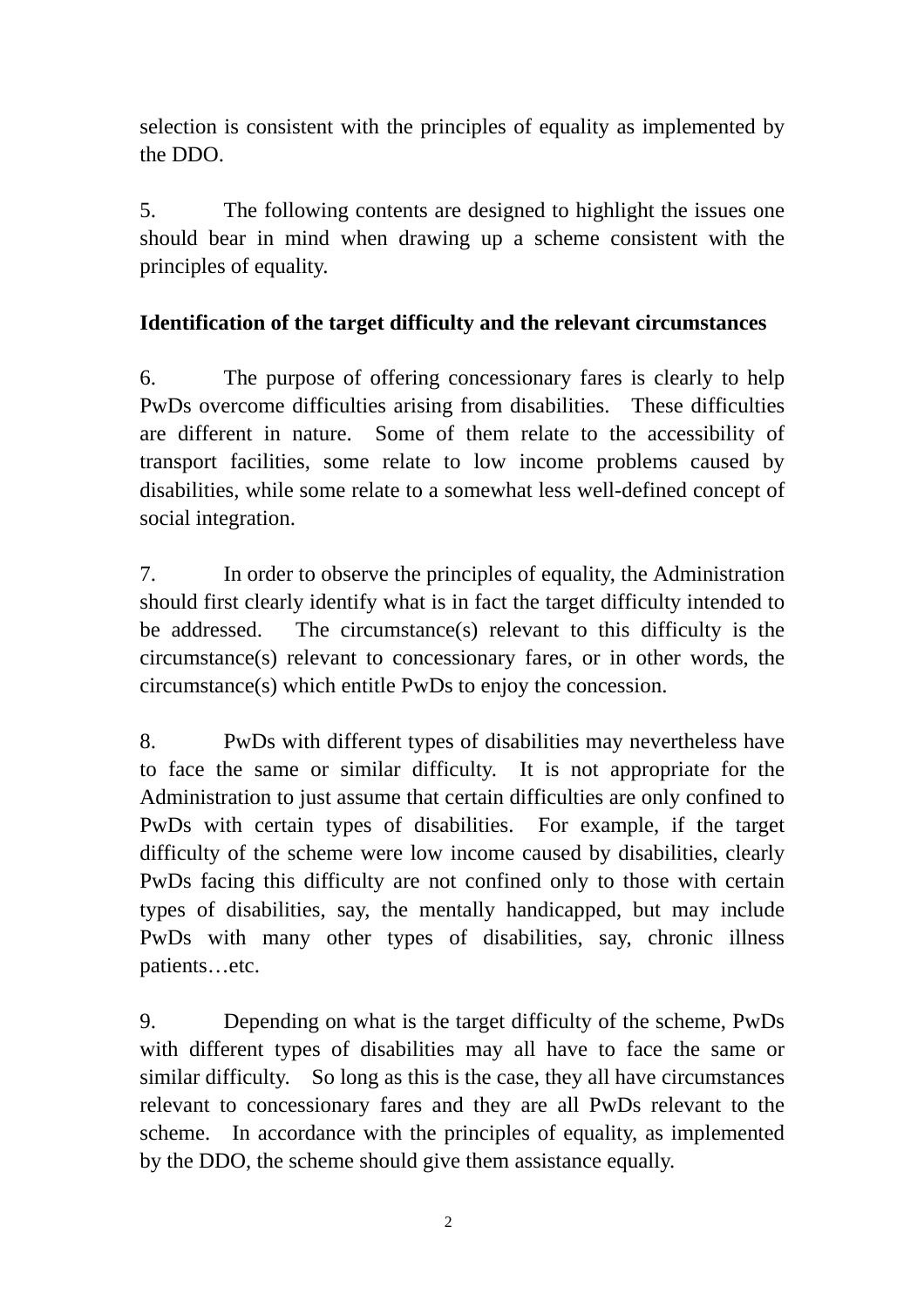10. For these principles require that, when relevant circumstances are the same or similar, any distinction between people in terms of their disabilities should be disregarded, and that they should be treated in the same way. For a distinction between PwDs with different types of disabilities to be made legitimately, such as the selection of some disabilities and the exclusion of others, it has to be based on material differences in their circumstances.

11. In the above example, the scheme targets low income level, if it only covers the mentally handicapped with low income, but neglects or deliberately does not help PwDs with other types of disabilities, like chronic illness patients, also having similar level of low income, it would not be consistent with the principles of equality.

12. The Administration therefore has to identify the difficulty the scheme intends to address, or to put it differently, the circumstance(s) relevant to concessionary fares, without regard to types of disabilities. Asking the following questions may help, even though they may be overlapping, and are not definitive nor exhaustive, and may even be just different ways of asking the same question, for the objective in the end is simply to articulate the circumstances relevant to concessionary fares with clarity.

- (a) Why precisely are concessionary fares offered?
- (b) How can concessionary fares help those would be entitled to it?
- (c) What is the problem or difficulty faced by those entitled which is to be addressed by the scheme?

### Other issues

13. Another angle in the discussion is the matching of help to the problem. Monetary help may not be relevant to accessibility difficulties, and help in the form of accessibility solution may not be relevant to low income level. For clarity of reasoning, the Administration should clearly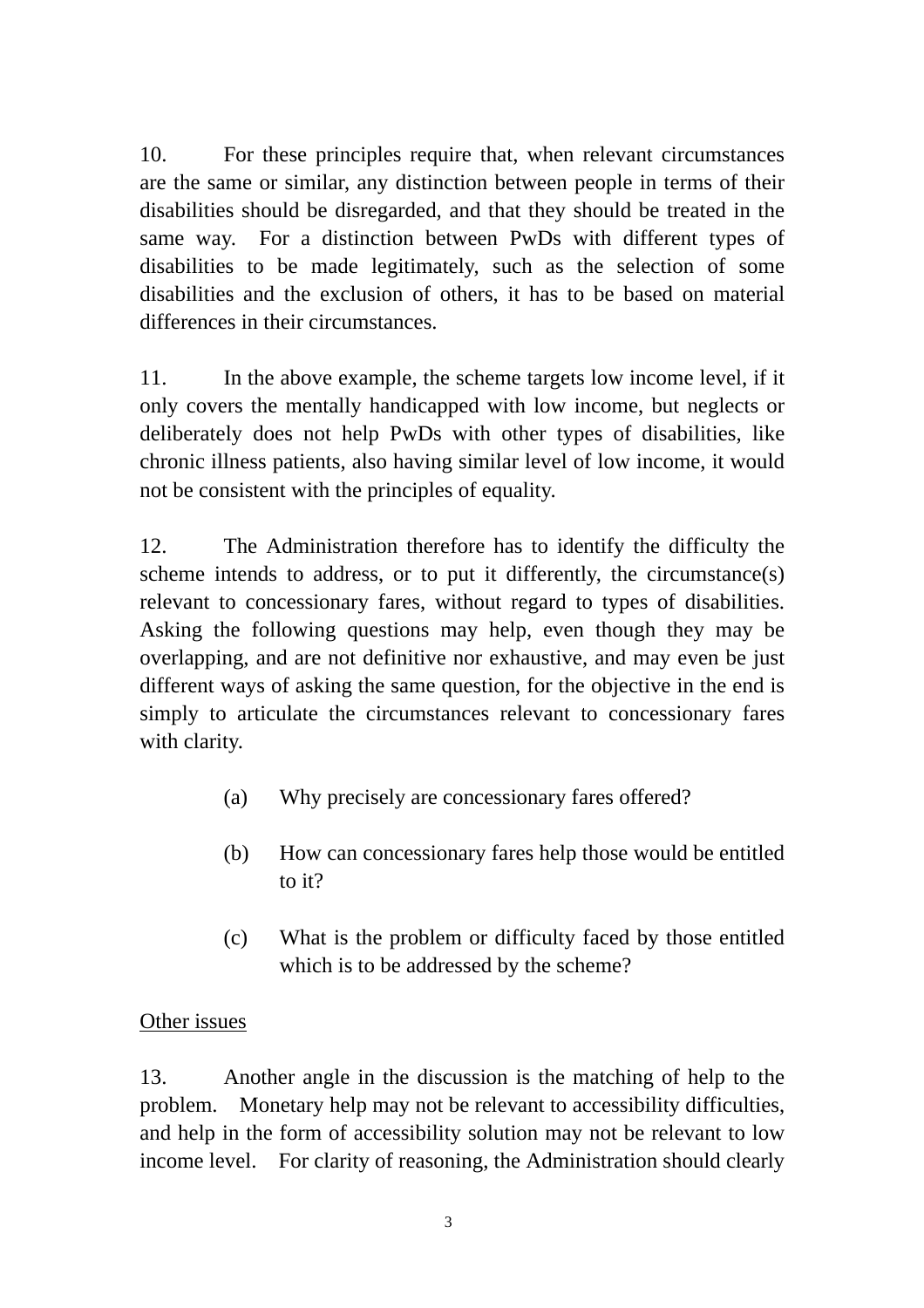articulate the relevance between concessionary fares and the target difficulty.

14. To further enhance effectiveness and fairness, it would be helpful to have refined matching between help and problem, through a quantification method devised to measure the extent to which individuals are affected by the target difficulty.

15. Lastly, for the sake of completeness, if the Administration is not in fact trying to address any target difficulty arising from disabilities, but is offering concessionary fares to the selected PwDs simply because they are PwDs, then the circumstance relevant to entitlement for concessionary fares is just the fact of being a PwD. In this case, all PwDs, whatever the types of disabilities, will be relevant PwDs and should be given concession.

# **Investigation to identify relevant PwDs**

16. When the target difficulty and the relevant circumstances have been properly identified, the next step is to identify the relevant PwDs, whatever types of disabilities. The point has already been made above that there should not be any assumption that the relevant circumstances are only confined to PwDs with selected types of disabilities. Unless empirical data shows otherwise, relevant circumstances may be found in PwDs with many different types of disabilities. If so, all of them are relevant PwDs.

17. If no empirical investigation is made to identify relevant PwDs, whatever their types of disabilities, and an arbitrary line is drawn to confine entitlement only to PwDs with certain selected types of disabilities, then there is a possibility that there will be relevant PwDs with other types of disabilities who are excluded from the scheme. But the scheme should never have excluded any relevant PwDs, because they are all affected by the same target difficulty, they all have circumstances relevant to entitlement for concessionary fares. There is therefore a possibility that the relevant but excluded PwDs may complain that they have not been treated equally with the selected PwDs.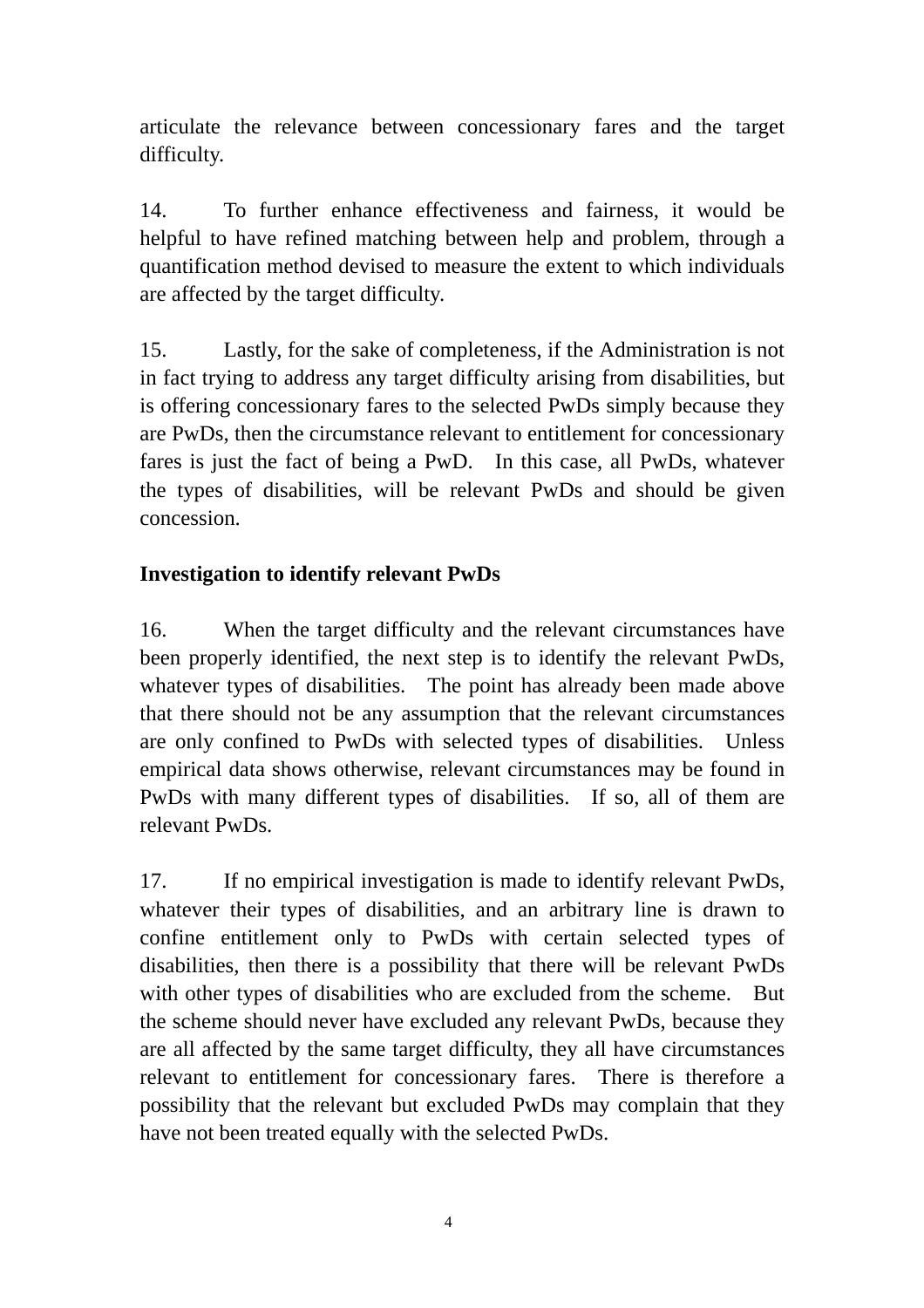# **Exchange between the Administration and EOC**

18. In the exchange between the Administration and EOC, proposals have been considered which share the common feature of confining entitlement only to PwDs with selected types of disabilities. But these proposals are all seemingly lacking in:-

- (a) a clear identification of the circumstances relevant to entitlement for concessionary fares, without reference to types of disabilities;
- (b) an identification of relevant PwDs through an appropriate empirical investigation.

19. The Administration initially indicated that its target difficulty was the mobility problem of selected PwDs, especially their need for carer assistance. The selection of these PwDs were done by reference to types of disabilities, respectively the physically handicapped, visually impaired, and the mentally handicapped.

20. Although the point about the need for carer assistance might have been a sufficiently clear statement of the target difficulty, there was still a lack of an appropriate investigation by the Administration to identify all relevant PwDs. In particular, the Administration did not appear to have answered the question raised as to whether there are, apart from those with the selected types of disabilities, other PwDs with other types of disabilities who would also require carer assistance, and whether these other PwDs would be covered by the scheme.

21. For example, it is not clear whether PwDs who suffer from chronic pain, respiratory problems, sensory disabilities, neurological fatigue, intellectual, cognitive or psychiatric or other disabilities would be covered. PwDs with these types of disabilities may also require carer assistance.

22. In the circumstances, EOC has not been able to dismiss the possibility that, if the Administration were to implement these proposals, there may be a complaint by PwDs who are excluded but whose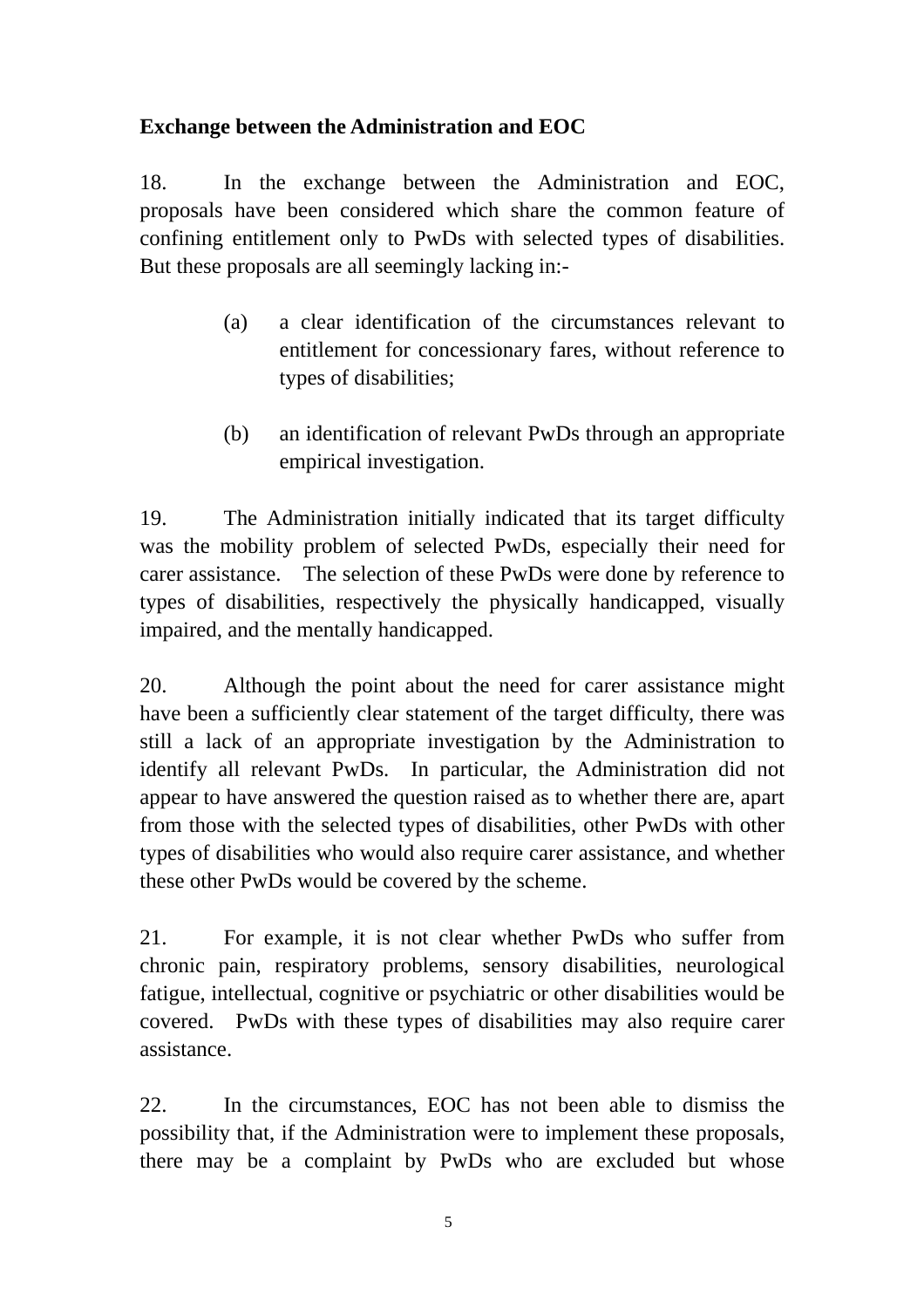circumstances should have entitled them to concessionary fares. Their complaint will not be groundless, as they will have been treated less favourably than the selected PwDs, for no other reason than that their disabilities are different. This does not appear to be consistent with the DDO nor good and fair public administration.

#### **Reducing the risks of successful complaints**

### Proper identification of relevant PwDs

23. As can be seen from the above, one way to resist a complaint is to establish that the relevant PwDs have already been covered by the scheme, and that the reason for excluding the complaining PwDs is because of a difference in their relevant circumstances, such as that they do not need carer assistance, and not because of the type of their disabilities. This hinges on a proper identification of the relevant circumstances and an appropriate empirical investigation to identify relevant PwDs with different types of disabilities. But the Administration does not appear to have attempted such an exercise.

# Criteria without reference to types of disabilities

24. Another way to avoid a complaint is to refrain from adopting eligibility criteria which refer to types of disabilities. Instead, criteria should be devised and adopted in a way that focused only on the relevant circumstances, so that all PwDs, whatever types of disabilities, who meet the criteria, will be covered by the scheme.

25. For example, assuming that the target difficulty is accessibility, and that this can be overcome by the PwD being accompanied by a carer, the relevant help may then take the form of encouraging carer assistance. Insofar as concessionary fares may effectively facilitate carer assistance, concessionary fares or even free travel for PwDs carers may be suitably given. The circumstances relevant to entitlement will simply be the need for a carer. Eligibility should be open to all PwDs unrestricted by types of disabilities. An appropriate assessment method should be devised to examine the need for a carer, without reference to types of disabilities.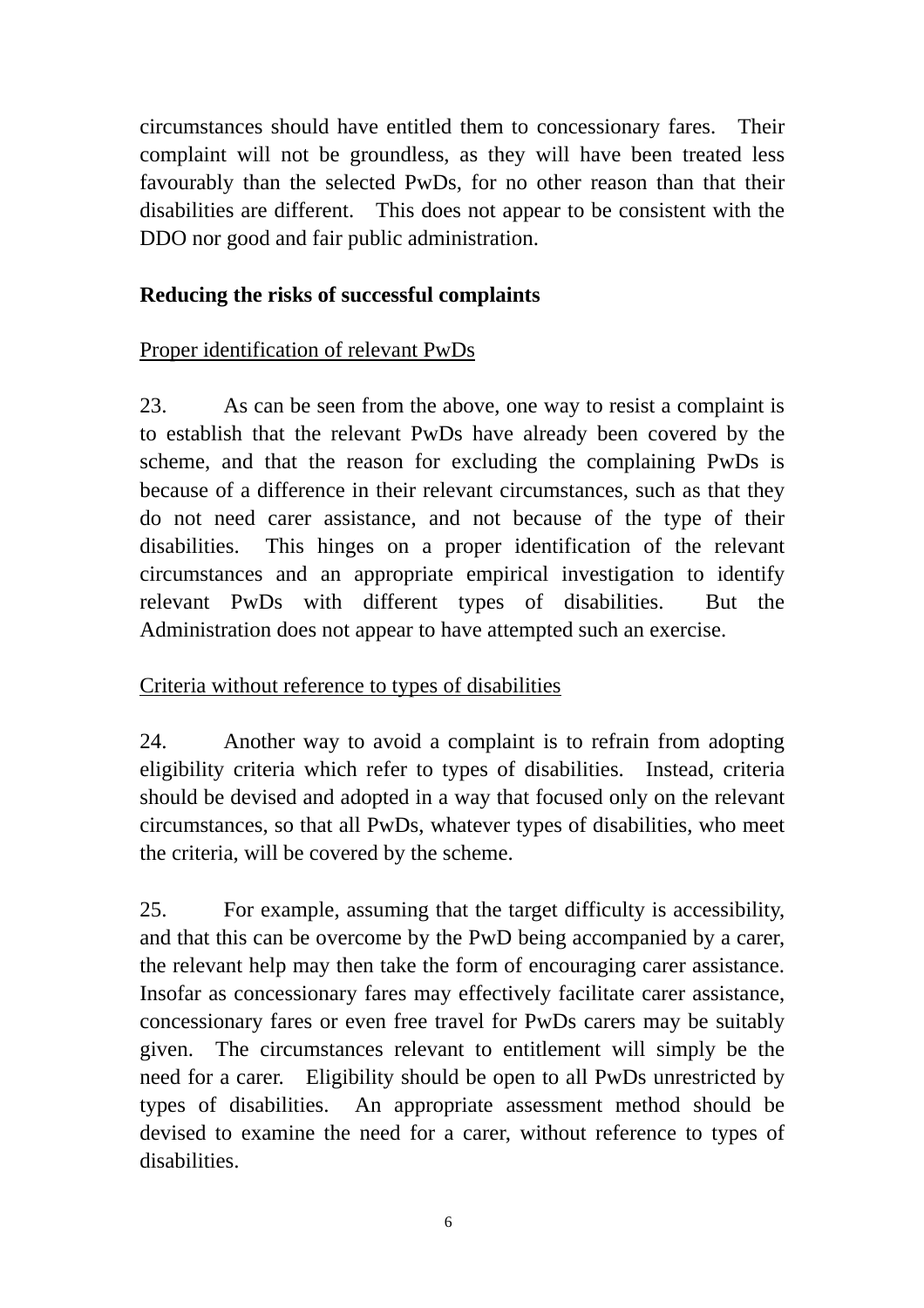26. In this example, there is no distinction by reference to types of disabilities between PwDs, as any PwDs in need of a carer, whatever types of disabilities, will be eligible. Those PwDs who are excluded from the scheme will not be excluded by a distinction of their disabilities but on the ground of a material difference in their circumstances as regards the need for a carer.

### **Concessionary fare for recipients of Disability Allowance**

27. Providing fare concession only to PwDs who are recipients of the Disability Allowance ("DA") had been canvassed. The criteria for receipt of DA are derived from the  $1<sup>st</sup>$  Schedule of the Employees' Compensation Ordinance, Cap.282. It appears that those who are eligible are essentially PwDs who suffer from:-

- (a) Loss of 2 limbs
- (b) Loss of both hands or of all fingers and both thumbs
- (c) Loss of both feet
- (d) Total loss of sight
- (e) Total paralysis
- (f) Injuries resulting in being permanently bedridden
- (g) Paraplegia
- (h) Any other injury causing permanent total disablement
- (i) Total loss of hearing, both ears

28. With this proposal, it is still not clear what are the circumstances relevant to entitlement for concessionary fares, without reference to types of disabilities. Consequently, apart from the selected PwDs, it is not clear whether there could be any relevant PwDs with other types of disabilities who should also be covered. EOC is again unable to dismiss the possibility of complaints.

# **Special measures**

29. The DDO provides a defence to an act of discrimination if it were an act reasonably intended to ensure equal opportunities for PwDs or to meet their special needs. This may be called the special measures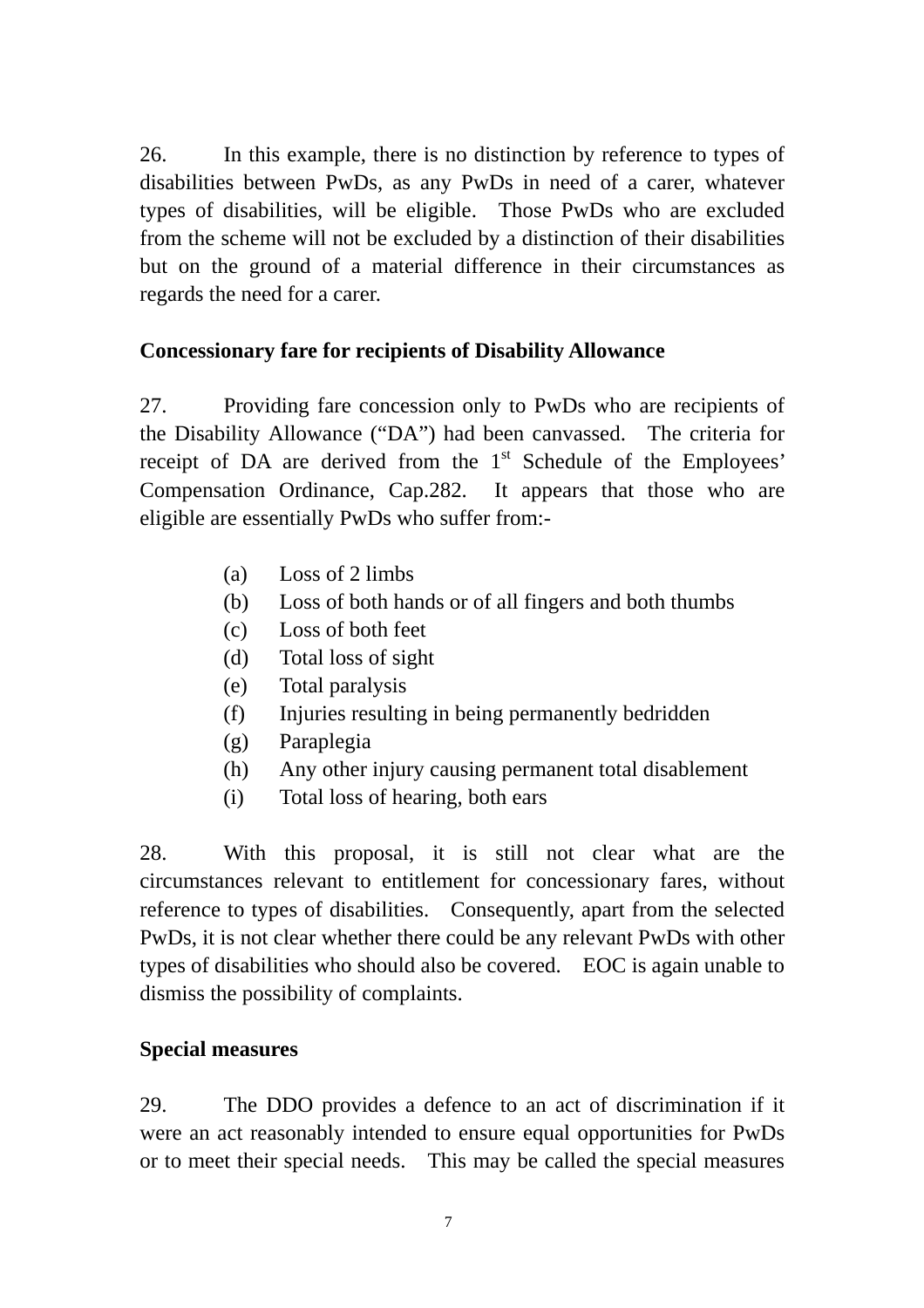defence and it is provided for in s.50 of the DDO, which is set out in the Annexure.

30. It is well established in law that, if reliance is placed on this defence, which is a restriction of the operation of the DDO, a heavy burden has to be discharged. In the words of Hartmann J in the Court of First Instance, who had to deal with a similar special measure defence provision under the Sex Discrimination Ordinance:-

> *"convincing and weighty" reasons must be given to demonstrate; first, that any restriction is demonstrably necessary; second, that it is rational in the sense that it is not arbitrary, unfair or based on irrational considerations, and third, that it is no more than is necessary to accomplish the legitimate objective, in other words that it is a proportionate response* [to a problem]

> (see *Equal Opportunities Commission v Director of Education* [2001] 2 HKLRD 690, 733F)

31. If the Administration (or a transport operator) intends to rely on the special measure defence to resist complaints by relevant but excluded PwDs, it should be prepared to demonstrate that their exclusion is not arbitrary or unfair, but is supported by empirical data.

32. For instance, if there were empirical data showing that the vast majority of the members of the physically handicapped group and the mentally handicapped group are in need of carer assistance, but only a few members of the lung disease group need the same, arguably the former 2 groups have a special need for carer assistance. Consequently, when the few members of the lung disease group assert that they also have the circumstance relevant to concessionary fares, the defence may be applicable to defeat their claim by reason that the scheme is a special measure to meet the special need of the physically handicapped group and the mentally handicapped group, and that the selection of these groups and the exclusion of the lung disease group is supported by empirical data.

33. However, in fact, the Administration does not appear to have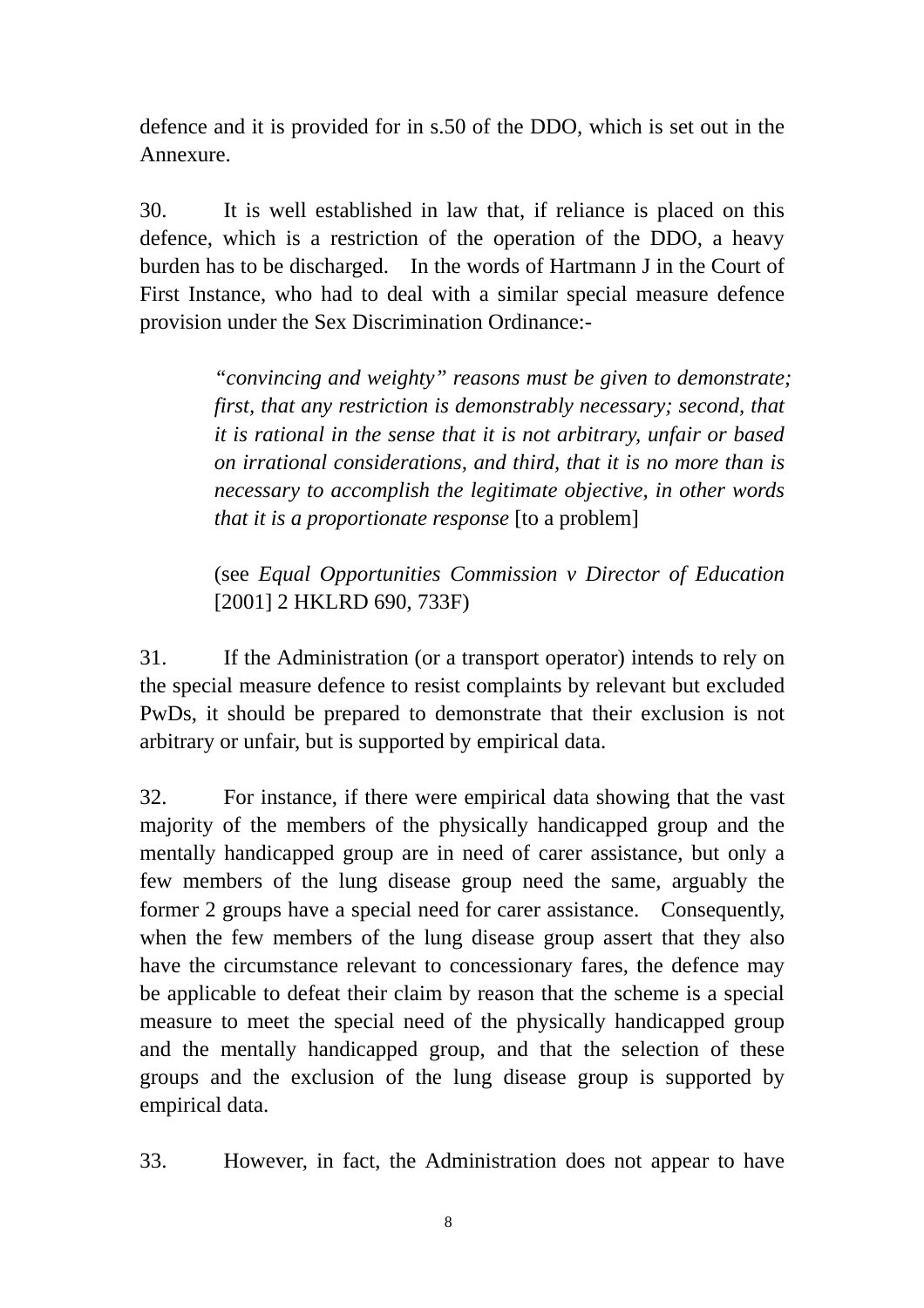any empirical data to support any appropriate selection and exclusion of PwDs by reference to types of disability.

# **EOC's complaint handling function**

34. In the event that a scheme of concessionary fares is implemented, but there are complaints by excluded PwDs, EOC will be bound to deal with the complaints in accordance with the DDO. Of course, if the Administration (or a transport operator) is able to properly articulate the relevant circumstances, and then to demonstrate that there are material differences in the circumstances between the selected PwDs and the excluded PwDs, the complaints will not be well founded. Similarly, if the Administration can make out the special measure defence by proper reasoning supported by empirical data, complaints may be successfully resisted.

35. However, whether a complaint is well founded or can be successfully resisted will depend on the actual facts of the particular case. EOC cannot at this stage preclude the possibility of complaint, and can only point to issues of concern for the Administration to consider. This does not mean that EOC in principle objects to a concessionary fares scheme. On the contrary, it welcomes any properly formulated scheme, supported by appropriate data, and consistent with the principles of equality.

Equal Opportunities Commission January 2006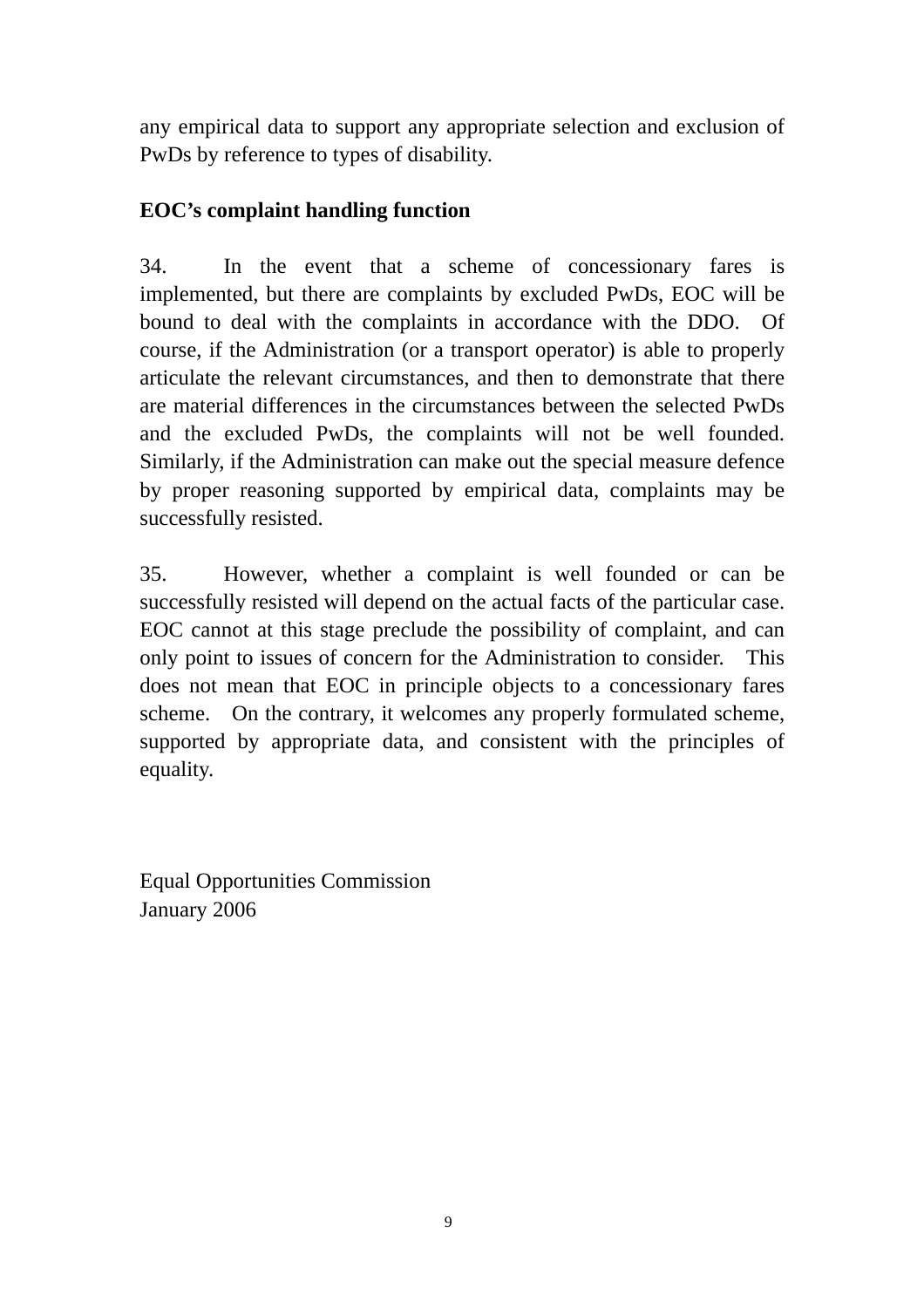#### **Annexure**

#### Definition of "disability"

Section 2 of the DDO provides that:-

*"disability" (*殘疾*), in relation to a person, means- (a) total or partial loss of the person's bodily or mental functions; (b) total or partial loss of a part of the person's body; (c) the presence in the body of organisms causing disease or illness; (d) the presence in the body of organisms capable of causing disease or illness; (e) the malfunction, malformation or disfigurement of a part of the person's body; (f) a disorder or malfunction that results in the person learning differently from a person without the disorder or malfunction; or (g) a disorder, illness or disease that affects a person's thought processes, perception of reality, emotions or judgment or that results in disturbed behaviour, and includes a disability that- (i) presently exists; (ii) previously existed but no longer exists;* 

*(iii) may exist in the future; or* 

*(iv) is imputed to a person*

#### Special measures defence

Section 50 of the DDO provides that:-

*Nothing in Part III, IV or V shall render unlawful an act that is reasonably intended to-* 

> *(a) ensure that persons with a disability have equal opportunities with other persons in circumstances in relation to which a provision is made by this Ordinance;*